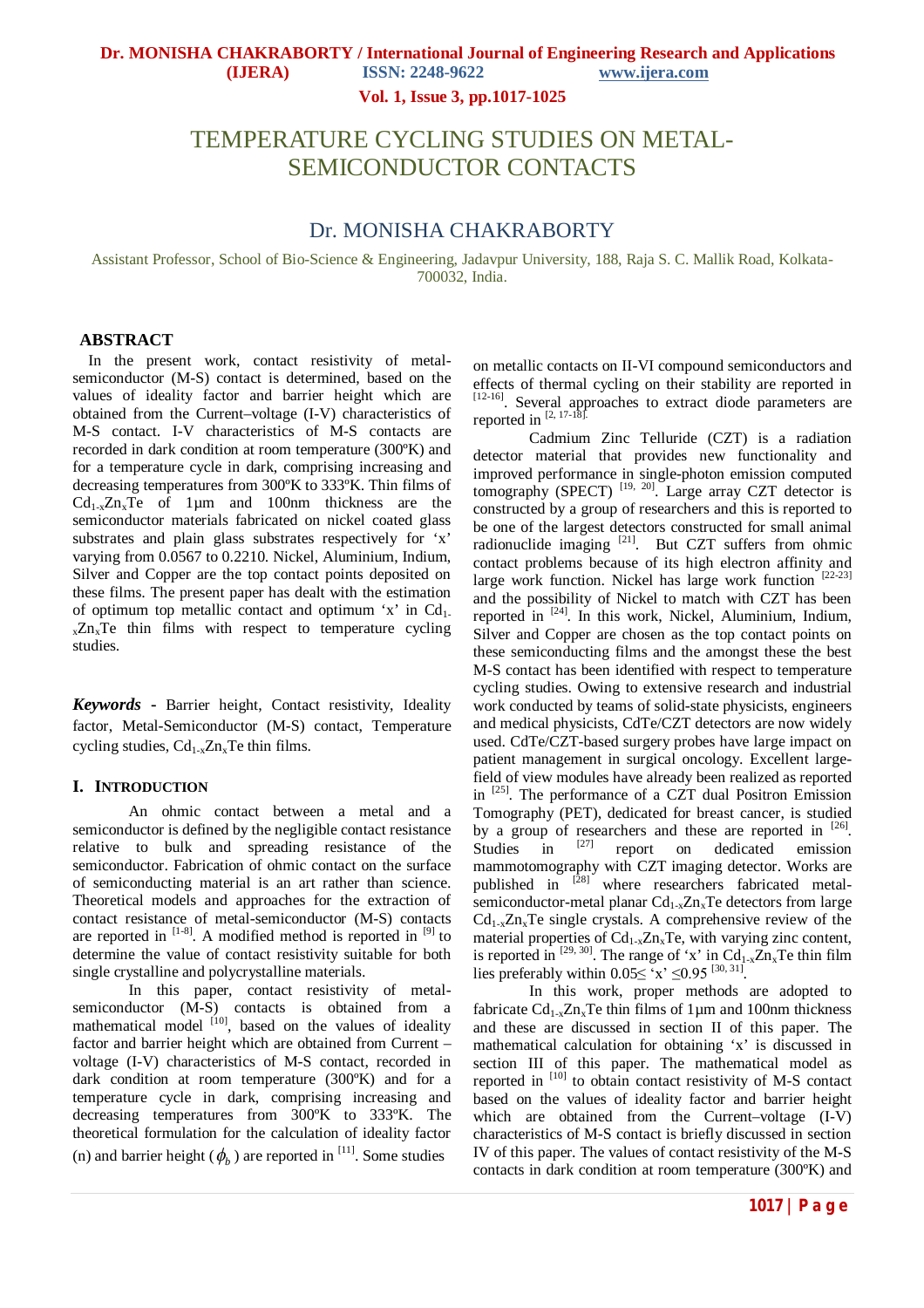## **Vol. 1, Issue 3, pp.1017-1025**

for a temperature cycle in dark, comprising increasing and decreasing temperatures from 300ºK to 333ºK are discussed in section V of this paper. The significance of the results of this work is discussed in section VI of this paper. The work is concluded in section VII of this paper.

### **II. MATERIALS AND METHODS**

In this work, physical deposition method is adopted to fabricate large area  $Cd_{1-x}Zn_xTe$  thin films of 1µm and 100nm thickness. Surface cleaning of the substrate has predominant effect on the growth of the film on it. Thus prior to deposition, glass substrates are carefully cleaned. Commercially available glass slides of dimensions 23 mm x 37 mm x 1 mm are dipped in chromic acid for two hours. These are washed with detergent and finally ultrasonically cleaned with acetone before use.

 In order to design the six different compositions of  $Cd_{1-x}Zn_xTe$  thin films of 1µm and 100nm thickness, six different % ratio of the stack layer of ZnTe/CdTe is chosen and these are 20:80, 30:70, 40:60, 50:50, 60:40 and 70:30. For these six ratios of the stack layer of ZnTe/CdTe, six different values of 'x' are obtained. The mathematical detail is discussed with a sample calculation in section III of this paper.

For the film fabrication, 500W RF Sputtering unit has been used. ZnTe and CdTe targets are placed in the target holders of the RF sputtering unit. Plain glass and Nicoated glass substrates are kept at the bottom of the target holder and temperature to the order of 373°K is maintained on the substrates. Argon gas is injected from outside and pressure of the order of  $10^{-2}$  Torr has been maintained. At this pressure, the RF unit is energized and a power of 500W with a frequency of 13.56 MHz is applied between the target and the substrate. On application of this RF power the target gets energized and vapour of the target material produced deposits on the substrate. At the substrate temperature, the film gets crystallized and the thickness is dependent on the sputtering time. Both CdTe and ZnTe targets are sputtered sequentially and a stack layer of ZnTe/CdTe is thus obtained. The stack layer is then annealed in vacuum  $(10^{-5})$ Torr) for an hour at 573°K. Both Cadmium and Zinc tried to inter-diffuse among each other to get into a stabilized state. Applications of thermal energy initiate both cadmium and zinc inter-diffusion. However, the stoichiometric ratio of cadmium and zinc is not equal and as a result the film is formed in the form of  $Cd_{1-x}Zn_xTe$ . The value of 'x' decides whether the film is CdTe or ZnTe. Thickness and deposition time for CdTe and ZnTe layers for each composition of  $Cd<sub>1</sub>$ .  $x \, Zn_x \, T$ e films of 1µm thickness are tabulated in Table 1(a). Similarly, thickness and deposition time for CdTe and ZnTe layers for each composition of  $Cd_{1-x}Zn_xTe$  films of 100nm thickness are tabulated in Table 1(b)

Circular dots of 2 mm diameter of Nickel, Aluminium, Indium, Silver and Copper contacts are deposited by Vacuum Evaporation technique onto the films. The contacts are then annealed for half an hour in vacuum  $(10^{-5}$  Torr) at 373 $\mathrm{K}$ . The layered structures of the fabricated films of 1µm and 100nm thickness for I-V characteristic studies are shown in Fig. 1(a) and Fig. 1(b) respectively.



Fig. 1(a) Metal-Semiconductor structure for I-V characteristic studies for  $1\mu$ m Cd<sub>1-x</sub>Zn<sub>x</sub>Te thin film



Fig. 1(b) Metal-Semiconductor structure for I-V characteristic studies for 100 nm  $Cd_{1-x}Zn_xTe$  thin film

#### **III. SAMPLE CALCULATION OF 'X'**

In this section, the mathematics to determine 'x' in  $Cd_{1-x}Zn_xTe$  thin film is discussed with a sample calculation. For this purpose, one out of the six samples is considered and this is a 1µm stack of CZT comprised of ZnTe film deposited on CdTe film. Percentage thickness ratio of ZnTe : CdTe layer is 60:40 and this can be expressed as given in Eq. (1.1).

$$
\frac{\% ZnTe}{\% CdTe} = \frac{60}{40} = \frac{n_{ZnTe}}{n_{CdTe}} = \frac{\frac{m_{ZnTe}}{M_{ZnTe}}}{\frac{m_{CdTe}}{M_{CdTe}}} \tag{1.1}
$$

where,

 $m_{ZnTe}$  and  $m_{CdTe}$  are the masses of  $ZnTe$  and CdTe layers respectively to attain the % ratio ZnTe : CdTe as 60:40.

 $M_{ZnTe}$  and  $M_{CdTe}$  are the molar masses of ZnTe and CdTe respectively and these values are  $M_{ZnTe} = 193$  gms/mol and  $M_{\text{CdTe}} = 240$  gms/mol. On putting these values, Eq. (1.1) becomes,

$$
1.5 = \frac{\rho_{ZnTe} \cdot T_{ZnTe} \cdot A.240}{\rho_{CdTe} \cdot T_{CdTe} \cdot A.193}
$$
(1.2)

where,

'A' is the cross-sectional area of the substrate.  $\rho_{ZnTe}$  and ρCdTe are the density of ZnTe and CdTe layers respectively and these values are  $\rho_{ZnTe} = 6.34$  gms/cc and  $\rho_{CdTe} = 5.85$ gms/cc.  $T_{ZnTe}$  and  $T_{CdTe}$  are the values of thickness of  $ZnTe$ and CdTe layers respectively. On putting these values, Eq. (1.2) becomes,

$$
\frac{T_{ZnTe}}{T_{CdTe}} = 1.113022477\tag{1.3}
$$

$$
T_{ZnTe} + T_{CdTe} = 1 \mu m \tag{1.4}
$$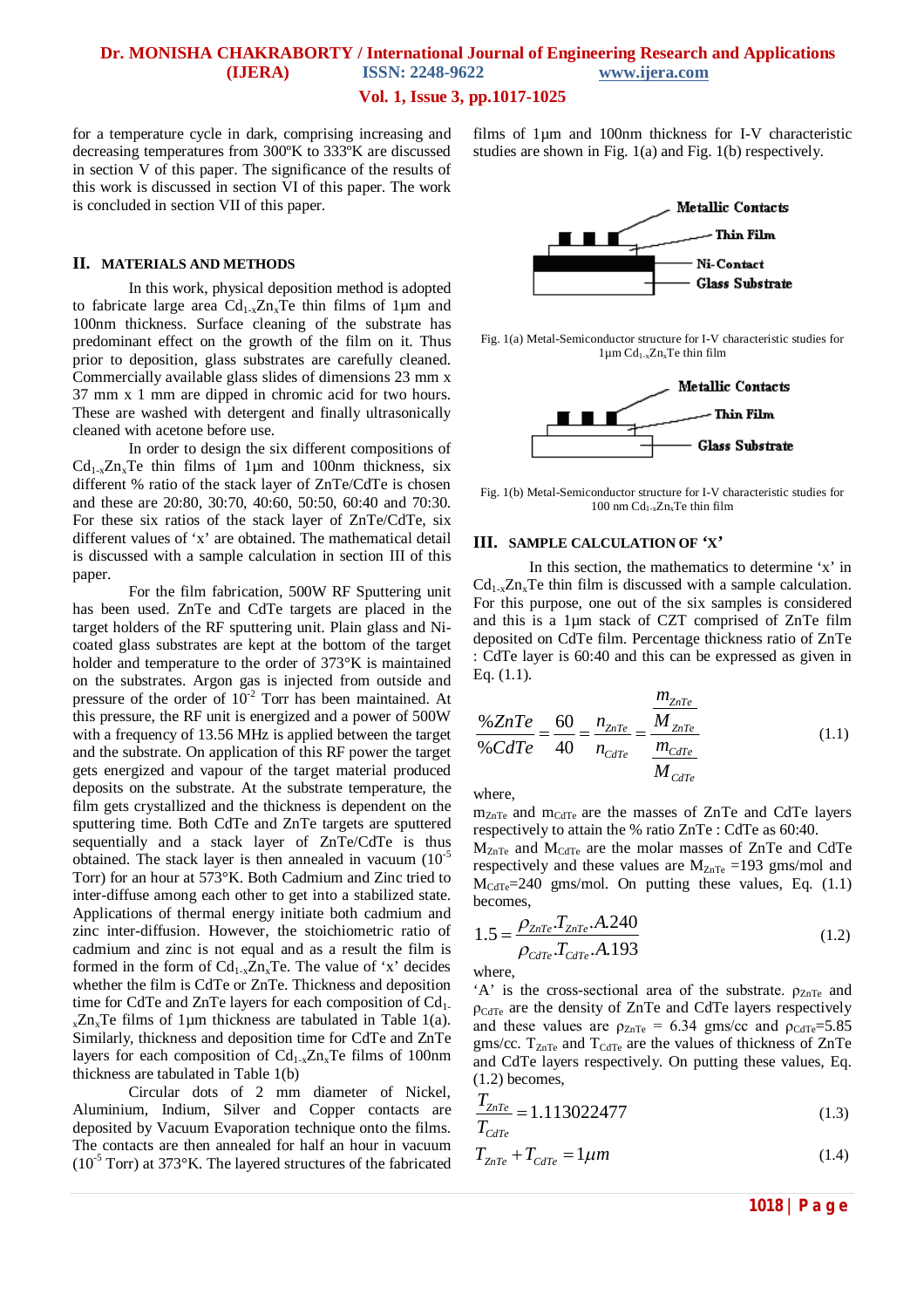### **Vol. 1, Issue 3, pp.1017-1025**

Solution of Eq. (1.3) and Eq. (1.4) gives the values of the thickness of CdTe and ZnTe layers and these are,

 $T_{\text{CdTe}} = 473.26 \text{ nm}$  and  $T_{\text{ZnTe}} = 526.74 \text{ nm}.$  (1.5 a) Deposition rates for CdTe and ZnTe targets are 78 nm/min and 45 nm/min respectively. (1.5 b) From Eq. (1.5 a) and Eq. (1.5 b) the deposition times for

CdTe and ZnTe layers for this sample are obtained and these values are t<sub>CdTe</sub> = 6 mins 4 sec and t<sub>ZnTe</sub> = 11 mins 42 sec respectively. (1.5 c)

So, mass of ZnTe layer,  $m_{ZnTe} = 3339.53.A.10^{-7}$  gms

and mass of CdTe layer,  $m_{\text{CdTe}} = 2768.57$ .A.10<sup>-7</sup> gms.

Molar mass of Zinc,  $M_{Zn} = 65.38$  gms/mol.

So, 1139.29.A.10<sup>-7</sup> gms of zinc is present in 3339.53.A.10<sup>-7</sup> gms of ZnTe.

: Fraction of zinc in this CZT matrix.

 $-$ 

$$
\frac{1139.29.A.10^{-7}}{(2768.57 + 3339.53).A.10^{-7}} = 0.1865
$$
 (1.6)

Similarly, for other % ratios of ZnTe : CdTe layers for both the thickness domains considered in this study, the values of 'x' are calculated and these results are tabulated in Table 1(a) and Table 1(b).

### **IV. MATHEMATICAL MODEL**

Contact resistivity ( $\rho_c$ ) is given by,

$$
\rho_c = \left(\frac{dV}{dJ}\right)_{V=0} \tag{1.7}
$$

Normally, the J-V relationship of a rectifying contact is represented by

$$
J = J_0 \left[ \exp(\frac{qV}{nKT}) - 1 \right] \tag{1.8}
$$

with *V* as applied voltage, J*o* as reverse saturation current density,  $A_{\text{eff}}$  as effective area of M-S contact, *n* as ideality factor  $[23]$ , *T* as absolute temperature (300°K), *K* as Boltzmann Constant<sup>[23]</sup>. Taking only the linear terms, and from Eq. (1.7) and Eq. (1.8),

$$
\rho_c = \left(\frac{A\text{eff} \ n.K.T}{I o.q}\right) \tag{1.9}
$$

Considering that the conduction has taken place at the metal-semiconductor interface due to thermionic emission phenomenon then,

$$
I_0 = Aeff.A^* \cdot T^2 \cdot \exp\left(-\frac{q\phi_b}{kT}\right) \tag{1.10}
$$

with  $\phi_b$  as potential barrier at the metal-semiconductor interface,  $A^*$  as Richardson's constant=1.20173\*10<sup>6</sup>Am<sup>-2</sup>K<sup>-2</sup>. From Eq. (1.9) and Eq. (1.10),

$$
\rho_c = \left(\frac{K.\exp\left(\frac{q\phi_b}{kT}\right)}{q.A.T}\right) \tag{1.11}
$$

Where, 
$$
A = \left(\frac{A^*}{n}\right)
$$
, (1.12)

 $\rho_c$  is evaluated using Eq.(1.11) where, n and  $\phi_b$  are calculated using the theoretical formulation reported in [11] and it is briefly mentioned here.

In the equilibrium condition of a metal-semiconductor contact, the total current density (J) becomes,

$$
J = J_0 \left[ \exp\left(\frac{qV_d}{nkT}\right) - 1 \right] \tag{1.13}
$$

Where  $V_d = V - JA_{\text{eff}} R_s$  and  $A_{\text{eff}} \& R_s$  are the effective contact area and series resistance of the metalsemiconductor contact respectively.

J is the sum of two current components – from the semiconductor to the metal ( $J_{S \to M}$ ) and from the metal to the semiconductor (  $J_{M\rightarrow S}$  ), where

$$
J_{S \to M} = J_0 \exp\left(\frac{qV_d}{nkT}\right)
$$

and  $J_{M \to S} = J_0$ 

Here 
$$
J_0 = A * T^2 \exp\left(-\frac{q\phi_b}{kT}\right)
$$
 (1.13a)

At large forward bias ( $V<sub>d</sub> > 3kT/q$ ), Eq.(1.13) reduces to,

$$
J = J_0 \left[ \exp\left(\frac{qV_d}{nkT}\right) \right]
$$
 (1.13b)

On substituting the expression for  $V_d$ , Eq. (1.13b) becomes;

$$
V = -\frac{n}{\beta} \ln \left( \frac{J}{J_0} \right) + J A_{\text{eff}} R_s \tag{1.14}
$$

Where,  $\beta = \frac{1}{kT}$  $\beta = \frac{q}{l}$ 

Substitution of  $J_0$  from Eq. (1.13a) in Eq. (1.14) gives,

$$
V = JA_{\text{eff}}R_s + n\phi_b + \frac{n}{\beta} \ln\left(\frac{J}{A*T^2}\right) \quad (1.15)
$$

On differentiating V with respect to J, Eq. (1.15) reduces to,

$$
\frac{dV}{dJ} = A_{\text{eff}} R_s + \frac{1}{J} \frac{n}{\beta} \tag{1.16}
$$

The term  $\frac{dV}{dJ} = R_D$  $\frac{dV}{dt} = R_p$ , the dynamic resistance of the barrier. A plot of  $R_D$  vs *J*  $\frac{1}{2}$  of Eq. (1.16) bears a straight line with  $A<sub>eff</sub>$ ,  $R<sub>s</sub>$  as the intercept and β  $\frac{n}{n}$  as the slope.

Again Eq. (1.15) can be rewritten as,  
\n
$$
H(V) = JA_{eff} R_s + n\phi_b
$$
\n(1.17)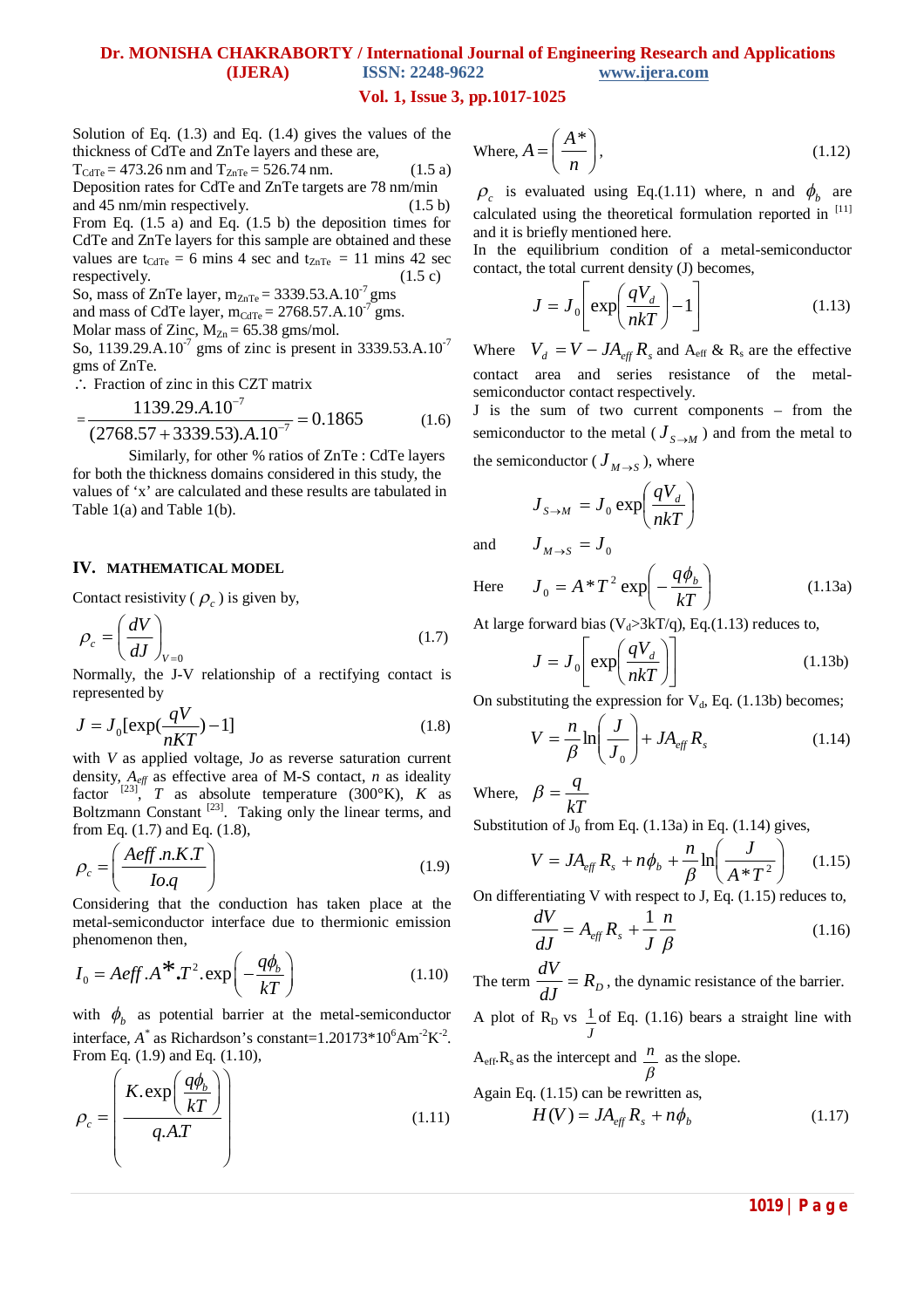**Vol. 1, Issue 3, pp.1017-1025**

Where 
$$
H(V) = V - \frac{n}{\beta} \ln \left( \frac{J}{A^*T^2} \right)
$$
 (1.17a)

The values of  $H(V)$  can be evaluated by substituting values of J with corresponding values of V. Again the plot of H(V) vs. J bears a straight line with  $A_{\text{eff}}R_s$  as the slope and  $n\phi_b$  as intercept. From the above two plots the values of n and  $\phi_h$ are evaluated.

### **V. RESULTS**

Current-Voltage (I-V) characteristic data are recorded for all the M-S contacts using Keithley (Model No. 2440) 5A Source meter at room temperature of 300ºK in dark condition and for a temperature cycle in dark, comprising increasing and decreasing temperatures from 300°K to 333°K. Thin films of  $Cd<sub>1-x</sub>Zn<sub>x</sub>Te$  of 1µm and 100nm thickness are the semiconductor materials fabricated on nickel coated glass substrates and plain glass substrates respectively for 'x' varying from 0.0567 to 0.2210. Nickel, Aluminium, Indium, Silver and Copper are the top contact points deposited on these films. Plots of  $R_D$  vs  $1/J$  are obtained for all the M-S contacts and from these plots, the values of ideality factors (n) for these M-S contacts are calculated as discussed in section IV of this paper. Plots of H(V) vs. J are obtained for all the M-S contacts and from these plots, the values of barrier heights  $(\Phi_b)$  for these M-S contacts are calculated as discussed in section IV of this paper. Substituting the values of 'n' and ' $\Phi_b$ ' in Eq. (1.11), contact resistivity of these M-S contacts are evaluated. The effective area of these M-S contacts is  $0.0314 \text{ cm}^2$ .

Plots of normalized values of contact resistivity,  $\rho_{dt}$ vs thermal cycle comprising increasing and decreasing temperatures from 300ºK to 333ºK in dark with Nickel and Aluminium as metallic contacts on  $1 \mu m$  Cd<sub>1-x</sub>Zn<sub>x</sub>Te thin film for 'x' varying from 0.0567 to 0.2210 are shown in Fig. 2(a), Fig.2 (b), Fig. 2(c), Fig. 2(d), Fig. 2(e), Fig. 2(f), Fig. 3(a), Fig.3 (b), Fig. 3(c), Fig. 3(d), Fig. 3(e) and Fig. 3(f) as sample results.



Fig. 2(a) Temperature Cycling of Nickel contact on  $Cd_{1-x}Zn_xTe$  1µm thin film at 'x' =  $0.0567$ 



Fig. 2(b) Temperature Cycling of Nickel contact on  $Cd_{1-x}Zn_xTe$  1 µm thin film at 'x' =  $0.0870$ 



Fig. 2(c) Temperature Cycling of Nickel contact on  $Cd<sub>1-x</sub>Zn<sub>x</sub>Te$  1 µm thin film at  $x' = 0.1182$ 



Fig. 2(d) Temperature Cycling of Nickel contact on  $Cd_{1-x}Zn_xTe$  1 µm thin film at 'x' =  $0.1510$ 



Fig. 2(e) Temperature Cycling of Nickel contact on  $Cd<sub>1-x</sub>Zn<sub>x</sub>Te$  1 µm thin film at 'x' =  $0.1865$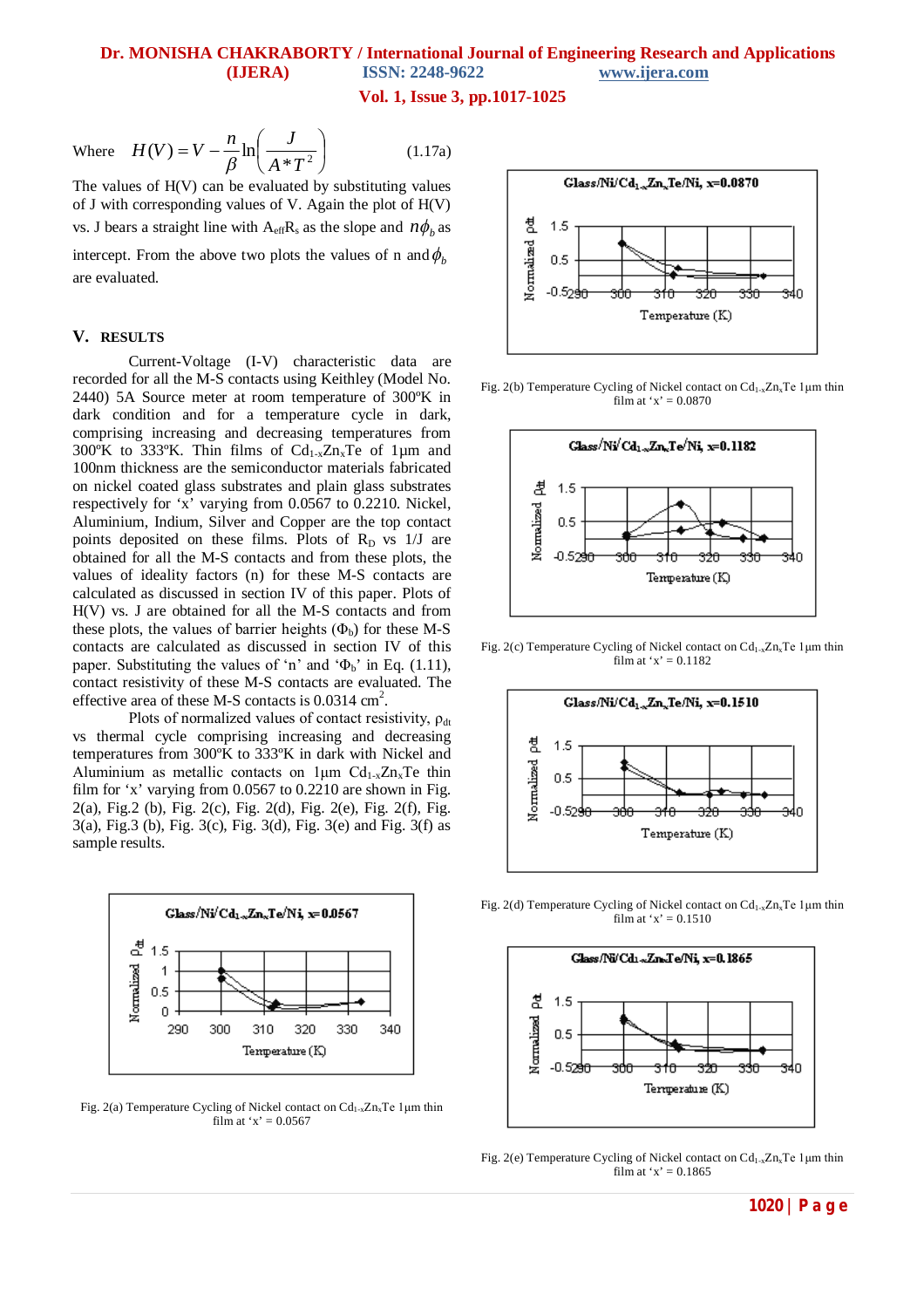**Vol. 1, Issue 3, pp.1017-1025**



Fig. 2(f) Temperature Cycling of Nickel contact on Cd1-xZnxTe 1μm thin film at 'x' =  $0.2210$ 



Fig. 3(a) Temperature Cycling of Aluminium contact on  $Cd<sub>1-x</sub>Zn<sub>x</sub>Te1\mu m$ thin film at ' $x$ ' = 0.0567



Fig. 3(b) Temperature Cycling of Aluminium contact on  $Cd_{1-x}Zn_xTe$  1µm thin film at ' $x' = 0.0870$ 



Fig. 3(c) Temperature Cycling of Aluminium contact on  $Cd_{1-x}Zn_xTe$  1µm thin film at ' $x$ ' = 0.1182



Fig. 3(d) Temperature Cycling of Aluminium contact on  $Cd_{1-x}Zn_xTe1\mu m$ thin film at ' $x' = 0.1510$ 



Fig. 3(e) Temperature Cycling of Aluminium contact on  $Cd_{1-x}Zn_xTe$  1µm thin film at ' $x$ ' = 0.1865



Fig. 3(f) Temperature Cycling of Aluminium contact on Cd1-xZnxTe 1μm thin film at ' $x$ ' = 0.2210

Similarly, for other metallic contacts on  $Cd_{1-x}Zn_xTe$ 1μm thin films, plots of normalized values of contact resistivity,  $\rho_{dt}$  vs thermal cycle are obtained. From all these plots, it is observed that out of all the metallic contacts, e.g. Nickel, Aluminium, Indium, Silver and Copper deposited on all the six different compositions of  $Cd_{1-x}Zn_xTe$  1 µm thin films, the forward and return paths of Nickel are the closest to each other in almost all the cases. So, it can be inferred that Nickel has the best thermal stability and this is an essential feature for ohmic contact.

On the basis of the above results, Nickel is chosen as the top metallic contact points on  $Cd_{1-x}Zn_xTe$  100 nm thin films. Samples are heated to 333ºK and then they are allowed to cool to room temperature of 300ºK. In dark condition, at room temperature of 300ºK, the M-S contact performance parameters are ideality factor  $(n_d)$ , barrier height ( $\Phi_{bd}$ ) and contact resistivity ( $\rho_d$ ) as tabulated in Table 2. Similarly, after a temperature cycle in dark, comprising increasing and decreasing temperatures from 300ºK to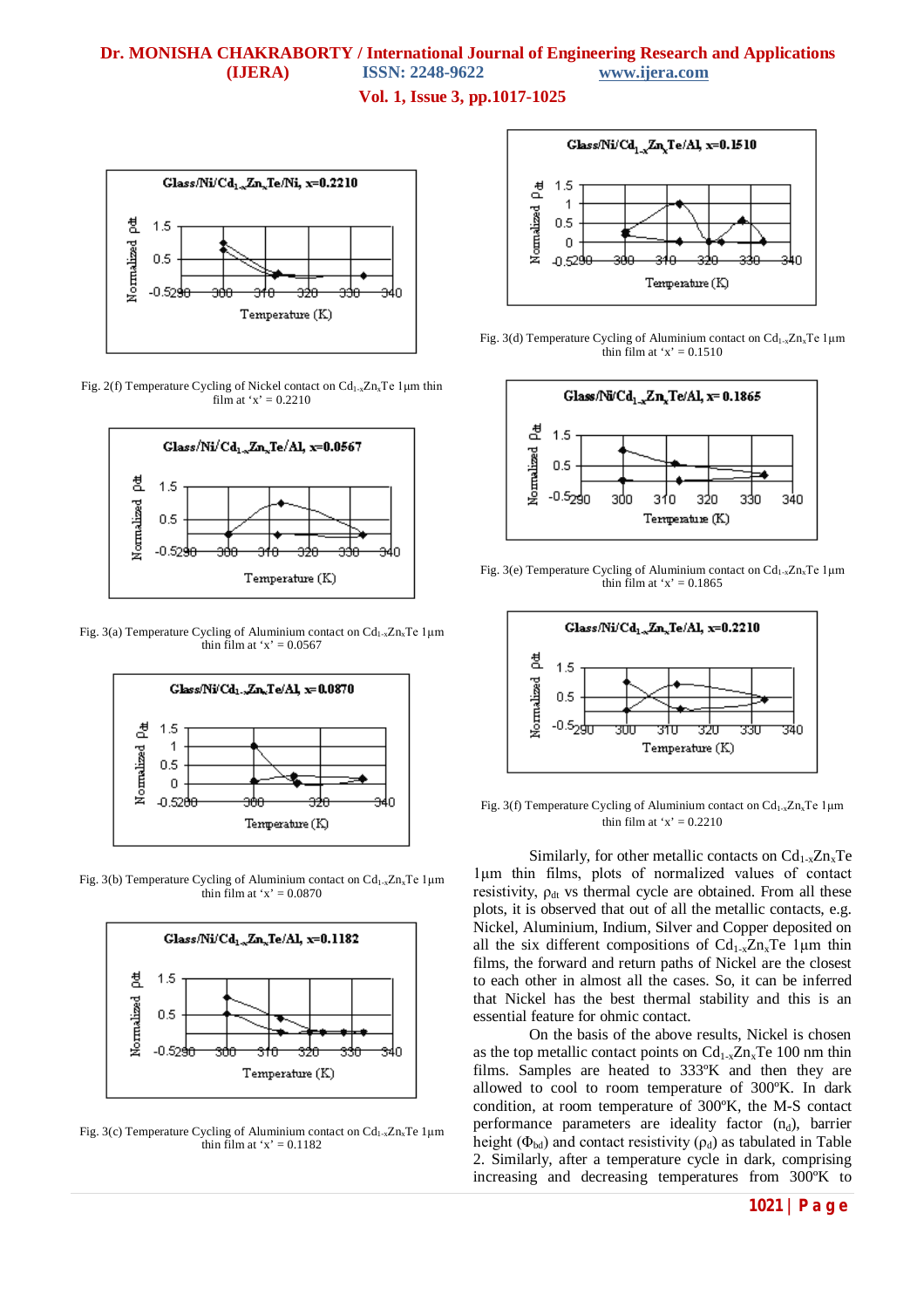## **Vol. 1, Issue 3, pp.1017-1025**

333ºK the M-S contact performance parameters are ideality factor  $(n_t)$ , barrier height  $(\Phi_{bt})$  and contact resistivity  $(\rho_{dt})$  as tabulated in Table 2. The normalized values of the ratio  $\rho_{dt}$  /  $\rho_d$  are evaluated for these M-S contacts and these are tabulated in Table 2.

Out of the six compositions of  $Cd_{1-x}Zn_xTe$  100 nm thin films, three compositions have given good results and the normalized Nickel contact performance parameters for these three  $Cd_{1-x}Zn_xTe$  100 nm thin films in dark and after a temperature cycle in dark, comprising increasing and decreasing temperatures from 300ºK to 333ºK are tabulated in Table 2. It is observed from these results that the M-S contact performance parameters are functions of 'x'. The values of the ratio  $\rho_{dt}/\rho_d$  for all these three compositions of  $Cd_{1-x}Zn_xTe$  100 nm thin films with Nickel as the contact points are normalized with respect to the value of the ratio

 $\rho_{dt}$  /  $\rho_d$  of Cd<sub>1-x</sub>Zn<sub>x</sub>Te 100 nm thin film at 'x' = 0.1510 as tabulated in Table 2. From Table 2, it is observed that out of all these three compositions of  $Cd_{1-x}Zn_xTe$  100 nm thin films, with Nickel as the metallic contact points, the maximum decrease in the value of the ratio  $\rho_{dt}/\rho_d$  is found at 'x' =  $0.1865$ .

#### Table 1(a) Thickness and Deposition Times of ZnTe and CdTe layers in 1µm CZT Films

| S. No.         | $(%$ (%ZnTe): $(%$ $\mathcal{C}$ dTe) | Thickness  | <b>Thickness</b>  | Deposition time                  | Deposition time                   | Fraction of  |
|----------------|---------------------------------------|------------|-------------------|----------------------------------|-----------------------------------|--------------|
|                |                                       | of ZnTe    | of CdTe           | of CdTe layer                    | of ZnTe layer                     | Zinc in      |
|                |                                       | layer      | layer             | $t_{\text{CdTe}}$                | $t_{ZnTe}$                        | <b>CZT</b>   |
|                |                                       | $T_{ZnTe}$ | $T_{\text{CdTe}}$ |                                  |                                   | matrix.      |
|                |                                       | (nm)       | (nm)              |                                  |                                   | $\mathbf{Y}$ |
|                | 20:80                                 | 156.48     | 843.52            | $10 \text{ mins} 49 \text{ sec}$ | $3 \text{ mins}$ 29 sec           | 0.0567       |
| $\mathfrak{D}$ | 30:70                                 | 241.29     | 758.71            | 9 mins 44 sec                    | 5 mins 22 sec                     | 0.0870       |
| 3              | 40:60                                 | 330.97     | 669.03            | 8 mins 35 sec                    | 7 mins 21 sec                     | 0.1182       |
| 4              | 50:50                                 | 425.95     | 574.05            | 7 mins 22 sec                    | 9 mins 28 sec                     | 0.1510       |
| 5              | 60:40                                 | 526.74     | 473.26            | 6 mins 4 sec                     | $11 \text{ mins } 42 \text{ sec}$ | 0.1865       |
| 6              | 70:30                                 | 633.88     | 366.12            | 4 mins 42 sec                    | 14 mins 5 sec                     | 0.2210       |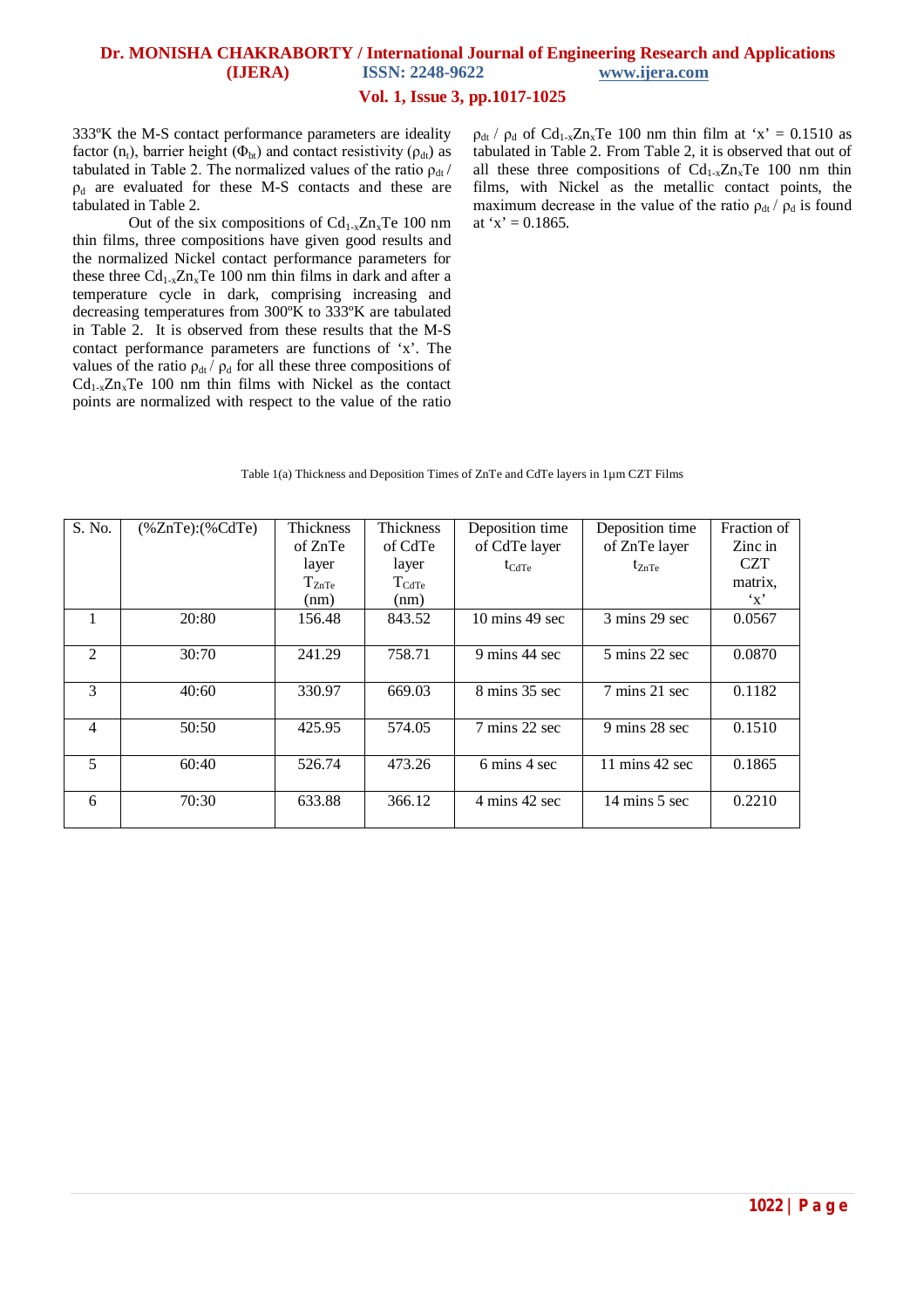# **Dr. MONISHA CHAKRABORTY / International Journal of Engineering Research and Applications (IJERA)** ISSN: 2248-9622 www.ijera.com **(IJERA)** ISSN: 2248-9622 **Vol. 1, Issue 3, pp.1017-1025**

| S. No.         | $%ZnTe$ : $%CdTe$ | <b>Thickness</b> | Thickness of        | Deposition time                | Deposition time                 | Fraction             |
|----------------|-------------------|------------------|---------------------|--------------------------------|---------------------------------|----------------------|
|                |                   | of ZnTe          | CdTe layer          | for CdTe layer                 | for ZnTe layer                  | of Zinc in           |
|                |                   | layer            | $T_{\mathrm{CdTe}}$ | $t_{\text{CdTe}}$              | $t_{ZnTe}$                      | <b>CZT</b>           |
|                |                   | $T_{ZnTe}$       | (nm)                |                                |                                 | matrix.              |
|                |                   | (nm)             |                     |                                |                                 | $\cdot_{\mathbf{x}}$ |
|                | 20:80             | 15.65            | 84.35               | $1 \text{ min } 5 \text{ sec}$ | 21 sec                          | 0.0567               |
|                |                   |                  |                     |                                |                                 |                      |
| $\overline{2}$ | 30:70             | 24.13            | 75.87               | 58 sec                         | 32 sec                          | 0.0870               |
|                |                   |                  |                     |                                |                                 |                      |
| 3              | 40:60             | 33.10            | 66.90               | 51 sec                         | 44 sec                          | 0.1182               |
|                |                   |                  |                     |                                |                                 |                      |
| $\overline{4}$ | 50:50             | 42.60            | 57.40               | 44 sec                         | 57 sec                          | 0.1510               |
|                |                   |                  |                     |                                |                                 |                      |
| 5              | 60:40             | 52.67            | 47.33               | $36 \text{ sec}$               | $1$ min $10$ sec                | 0.1865               |
|                |                   |                  |                     |                                |                                 |                      |
| 6              | 70:30             | 63.39            | 36.61               | 28 sec                         | $1 \text{ min } 25 \text{ sec}$ | 0.2210               |
|                |                   |                  |                     |                                |                                 |                      |

Table 1(b) Thickness and Deposition Times of ZnTe and CdTe layers in 100 nm CZT Films

Table 2 Normalized Nickel contact performance parameters for  $Cd_{1-x}Zn_xTe$  100 nm thin films

| Fraction of | Metallic | Ideality        | Barrier         | Contact            | Ideality          | Barrier         | $\rho_{dt}$ | $\rho_{dt}/\rho_{d}$ |
|-------------|----------|-----------------|-----------------|--------------------|-------------------|-----------------|-------------|----------------------|
| Zinc in     | Contacts | Factor          | Height          | resistivity        | Factor            | Height          | (after      |                      |
| CZT matrix  |          | (before heating | (before heating | (before heating in | (after heating in | (after heating  | heating in  |                      |
| (x)         |          | in dark)        | in dark)        | dark)              | dark)             | in dark)        | dark)       |                      |
|             |          | $n_d$           | $\Phi_{\rm bd}$ | $\rho_d$           | $n_{t}$           | $\Phi_{\rm bt}$ |             |                      |
|             |          |                 |                 |                    |                   |                 |             |                      |
|             |          |                 |                 |                    |                   |                 |             |                      |
|             |          |                 |                 |                    |                   |                 |             |                      |
|             |          |                 |                 |                    |                   |                 |             |                      |
| 0.1510      | Ni       | 0.5775          | 0.7273          | 0.0011             | 0.8593            | 0.9880          | 0.6026      |                      |
|             |          |                 |                 |                    |                   |                 |             |                      |
| 0.1865      | Ni       | 0.6127          | 0.9756          | 0.4156             | 0.4762            | 0.9724          | 0.2239      | 0.0010               |
|             |          |                 |                 |                    |                   |                 |             |                      |
| 0.2210      | Ni       |                 |                 |                    |                   |                 |             | 0.0043               |
|             |          |                 |                 |                    |                   |                 |             |                      |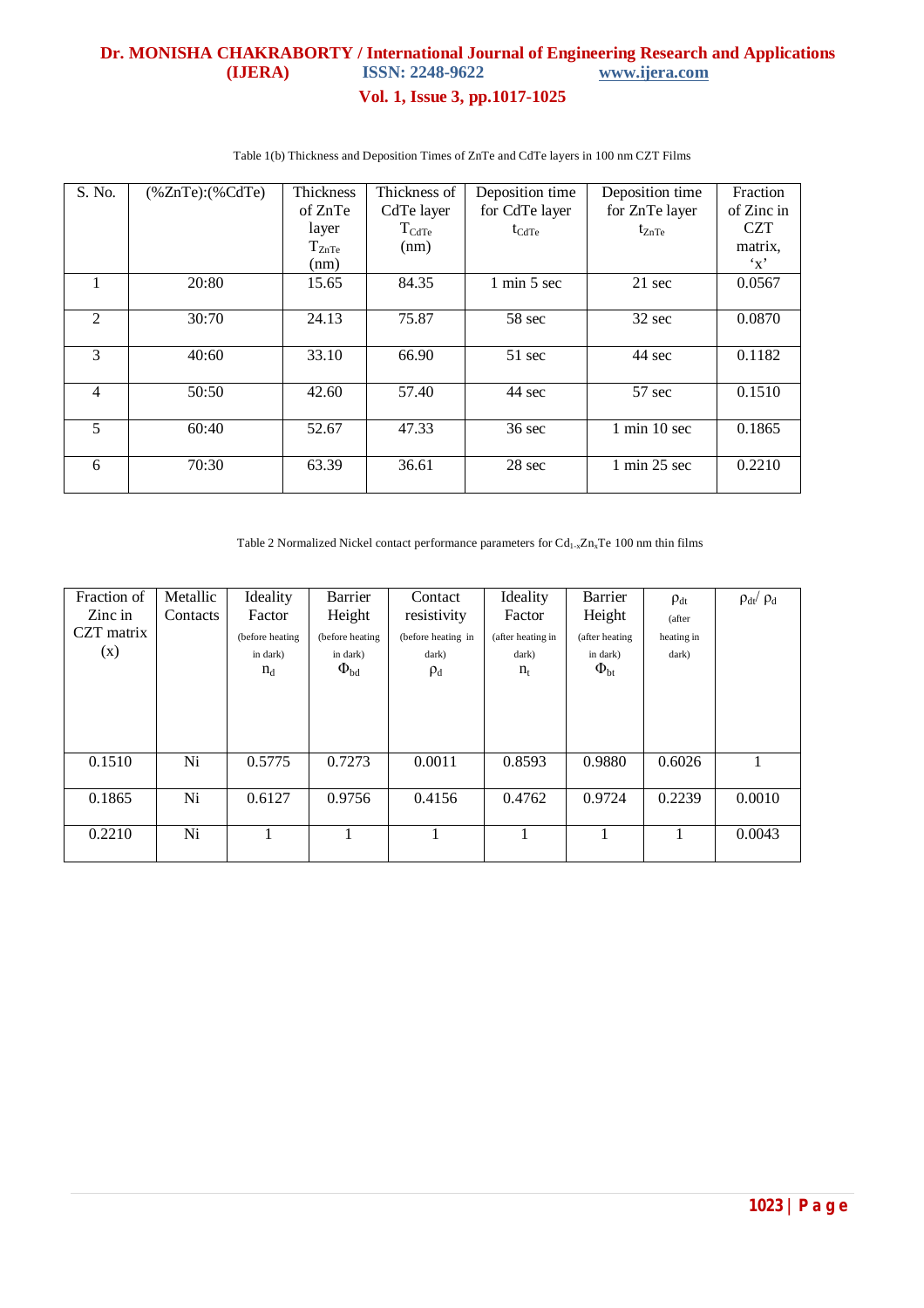## **Vol. 1, Issue 3, pp.1017-1025**

### **VI. DISCUSSIONS**

Results of this paper reveal that  $Cd_{1-x}Zn_xTe$ thin films of 1 µm thickness has shown better performance with respect to temperature cycling studies as compared to  $Cd_{1-x}Zn_xTe$  thin films of 100 nm thickness for 'x' varying from 0.0567 to 0.2210. From the plots showing the variation of normalized values of contact resistivity,  $\rho_{dt}$  vs thermal cycle in dark, comprising increasing and decreasing temperatures from 300ºK to 333ºK, it is observed that out of all the metallic contacts, e.g. Nickel, Aluminium, Indium, Silver and Copper deposited on all the six different compositions of  $Cd_{1-x}Zn_xTe$  1µm thin films, the forward and return paths of Nickel are the closest to each other in almost all the cases. So, it is inferred that Nickel has the best thermal stability and this is an essential feature for ohmic contact. The reason for Nickel showing good contact on the semiconducting films may be explained due to its higher work function to the tune of 5.1 eV. As Cadmium Zinc Telluride (CZT) has work function to the tune of 5.5 eV it may be mentioned that Nickel has formed low Schottky junction on the semicinducting film and thus it has established ohmic contact. Out of all the plots, showing the variation of normalized values of contact resistivity,  $\rho_{dt}$  vs thermal cycle in dark, comprising increasing and decreasing temperatures from 300ºK to 333ºK, with Nickel as the top metallic contact points on all the compositions of  $Cd_{1-x}Zn_xTe$  1 µm thin films, the forward and return paths of the plots are found to be the closest for 'x' =  $0.1865$ . It is thus evident from this study that out of all the compositions of  $Cd<sub>1</sub>$ .  $_{x}Zn_{x}Te$  1 µm thin films, the maximum thermal stability for Nickel is found to be at 'x' =  $0.1865$ . Also, from Table 2, it is observed that out of the three compositions of  $Cd_{1-x}Zn_xTe$  100 nm thin films, with Nickel as the metallic contact points, the maximum decrease in the value of the ratio  $\rho_{dt}/\rho_d$  is found at  $x' = 0.1865$ . So, it is evident from this study that Nickel has shown the best thermal stability on  $Cd<sub>1</sub>$ .  $_{x}Zn_{x}Te$  100 nm thin film, at 'x' = 0.1865.

### **VII. CONCLUSION**

This study infers that Nickel has the best thermal stability on  $Cd_{1-x}Zn_xTe$  thin films and the best/optimum composition of both  $Cd_{1-x}Zn_xTe$  1µm and 100 nm thin films for 'x' varying from 0.0567 to 0.2210 with Nickel as the contact points is found to

be at 'x' =  $0.1865$ .

### **ACKNOWLEDGEMENTS**

Author is thankful to all the members of Advanced Materials and Solar Photovoltaic Division, School of Energy Studies, Jadavpur University, Kolkata, India for their help and cooperation.

### **REFERENCES**

- [1]. B. Ghosh Electrical contacts for II-VI semiconductor devices. *Journal of* semiconductor devices, *Journal of Microelectronics Engineering*, *86*, 2009, 2187- 2206.
- [2]. H. Bayhan, A. S. Kavasoglu Exact analytical solution of the diode ideality factor of a pn junction device using Lambert W-function model, *Turk J Phys*. *31*, 2007, 7-10.
- [3]. M. Chakraborty Tuning Parameters of Metal-Semiconductor Contact and Their Influence in Optical Gain, *International Journal of Engineering Science and Technology*, *3 (8)*, 2011, 6299-6304.
- [4]. B. Ghosh, M. J. Carter, R. W. Miles, R. Hill, Correct Evaluation of ohmic contacts to p-CdTe thin films, *Electr. Lett. 29(5)*, 1993, 438- 440.
- [5]. G. P. Carvar, J. J. Kopanski, D. B. Novotny, R. A. Forman, Specific contact resistivity of metal-semiconductor contacts-a new, accurate method linked to spreading resistance, *IEEE Transactions on Electron Devices*. *35*, 1998, 489-497.
- [6]. S. Averine, Y. C. Chan, and Y. L. Lam Evaluation of Schottky contact parameters in metal-semiconductor - metal photodiode structures, *Applied Physics Letters*. *77(2)*, 2000, 274-276.
- [7]. M. Chakraborty A Mathematical Model for Current in Metal-Semiconductor Contact, *International Journal of Engineering Science and Technology*, *3 (6)*, 2011, 4794-4800.
- [8]. V. V. Filippov, P. V. Frolov, N. N. Polyakov Measurement of the Metal-Semiconductor Contact Resistance and Control of the Specific Resistance of Semiconductor Films, *Russian Physics*. *46*, 2005, 726-735.
- [9]. W. Schocley Research and investigations of inverse epitaxial UHF power transistor, Report No. AL-TOR-64-207, Air Force Atomic Laboratory, Wright-Patterson Air Force Base, Ohio, 1964.